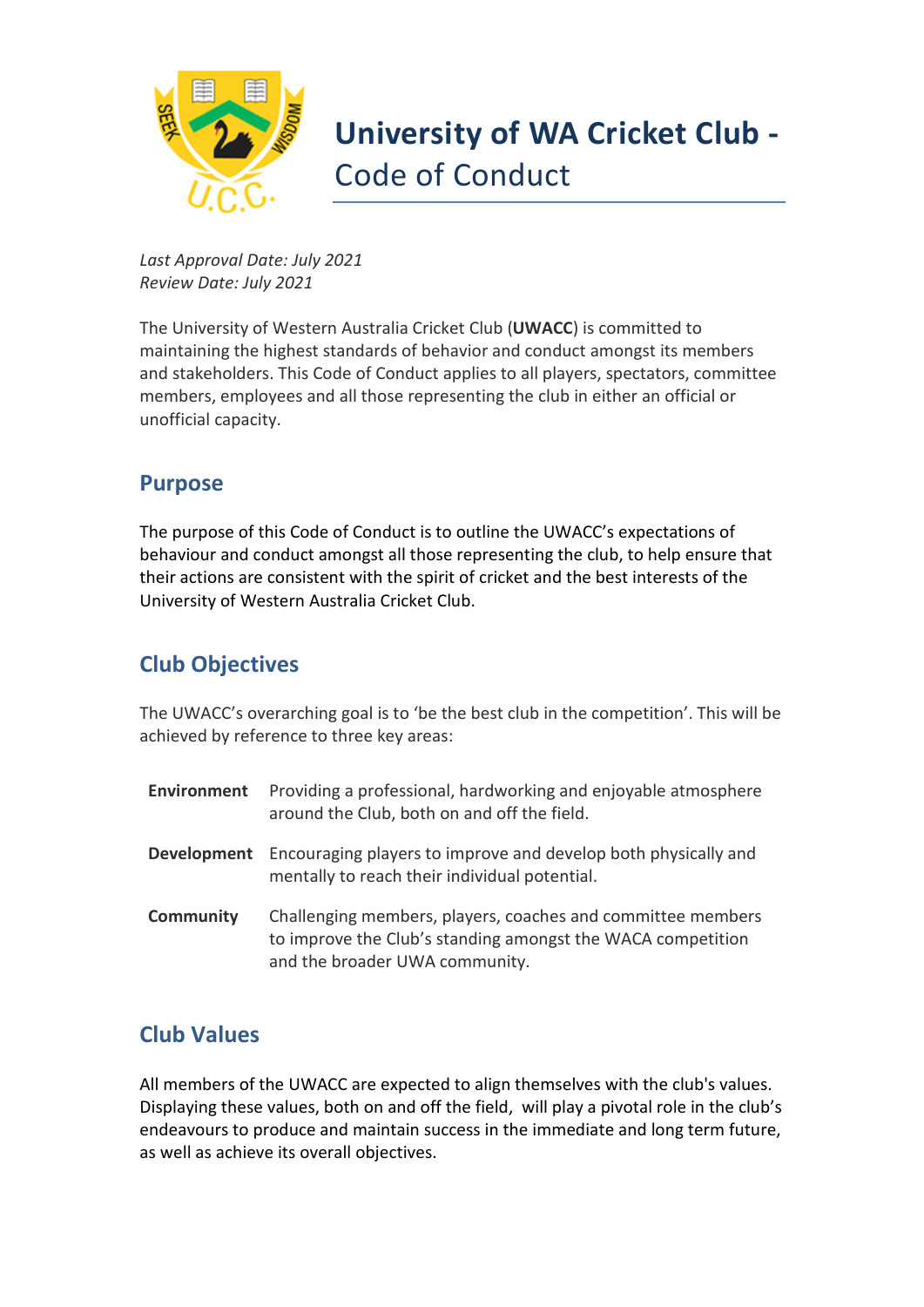- **Teamwork** By supporting each other on and off the field, we will develop stronger relationships between players throughout the club, in turn creating an enjoyable environment and fostering development.
- **Respect** Players and members are to respect each other, the club, officials and the opposition at all times, helping build our standing amongst the wider community.
- **Honesty** Players must be honest, in both self-evaluation and interactions with others to assist players' development and create a professional environment.
- **Perseverance** Players must be relentless during match situations, and persevere through adversity in our efforts to become the best club in the competition, thereby developing our mental strength and respect amongst our opposition and the wider competition.

### **Demonstrating Alignment with the Club's Values**

#### **Player Expectations**

- 1. Respect the game. Play by the laws of the game and in accordance with the spirit of cricket. Respect the decisions given by the umpire. Respect all officials, opposition, coaches, parents, friends and spectators. Know that abuse to any involved in the game is unacceptable. Show respect for all good play on both your side and the opposition's. Offer your hand to the opposition at the conclusion of each match. Always demonstrate concern and caution towards injured players.
- 2. Respect the club. Arrive on time to training and matches, with all you require to fulfill your commitments. Pay all outstanding debts to the club on time. Cooperate with your coach, captain and teammates.
- 3. Respect your teammates. Always support your teammates and respect them, irrespective of the situation they may find themselves in. Work equally hard for your team as you would yourself.
- 4. Respect yourself. Do not be overly harsh on yourself based on your performance. Seek help when needed. Utilise the club's resources to get the best out of yourself. Take care of your physical and mental health. Participate for your own enjoyment and benefit, not only to please others.
- 5. Respect others. Respect the rights, dignity and worth of every person, irrespective of their gender, ability, cultural background or religion.